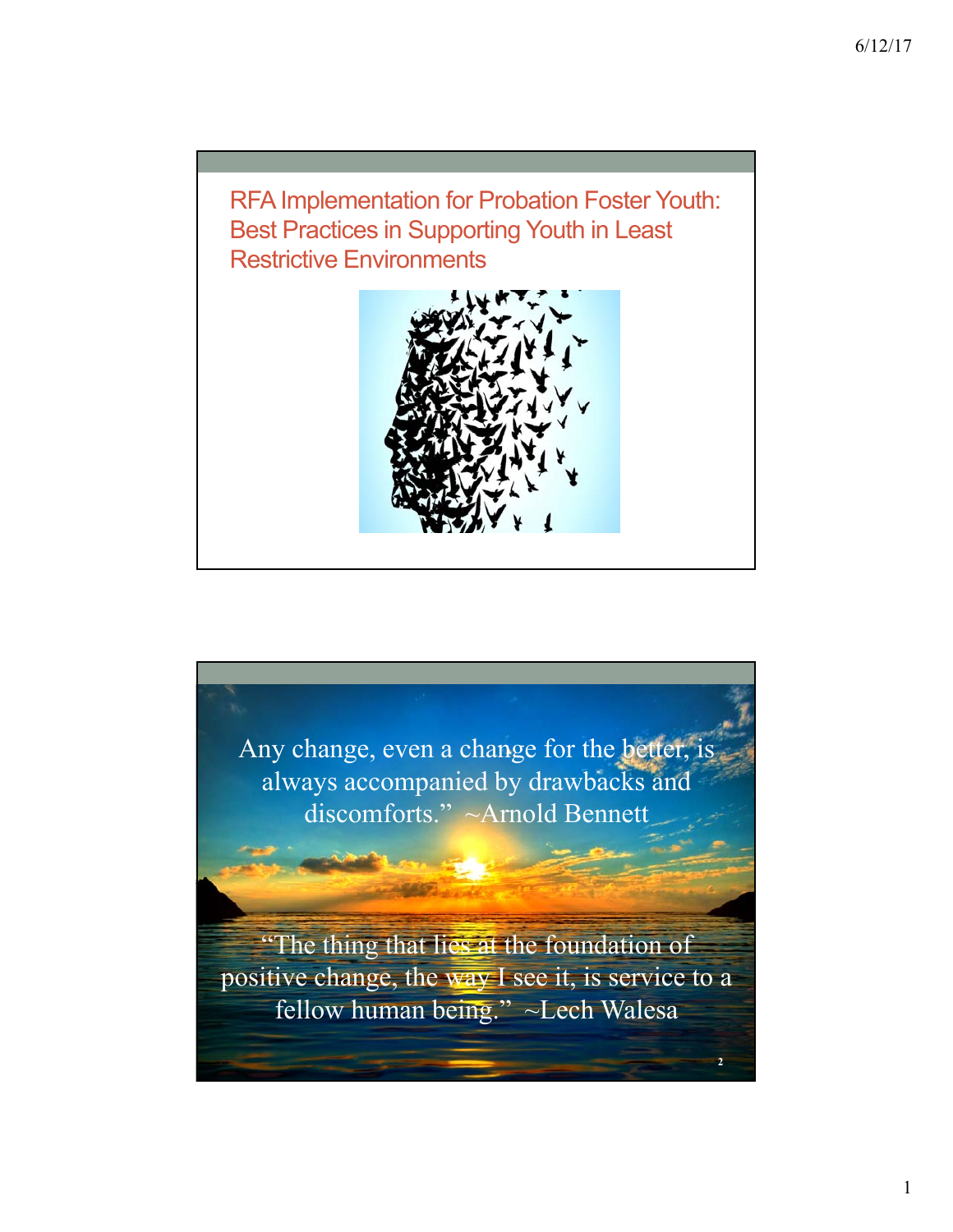

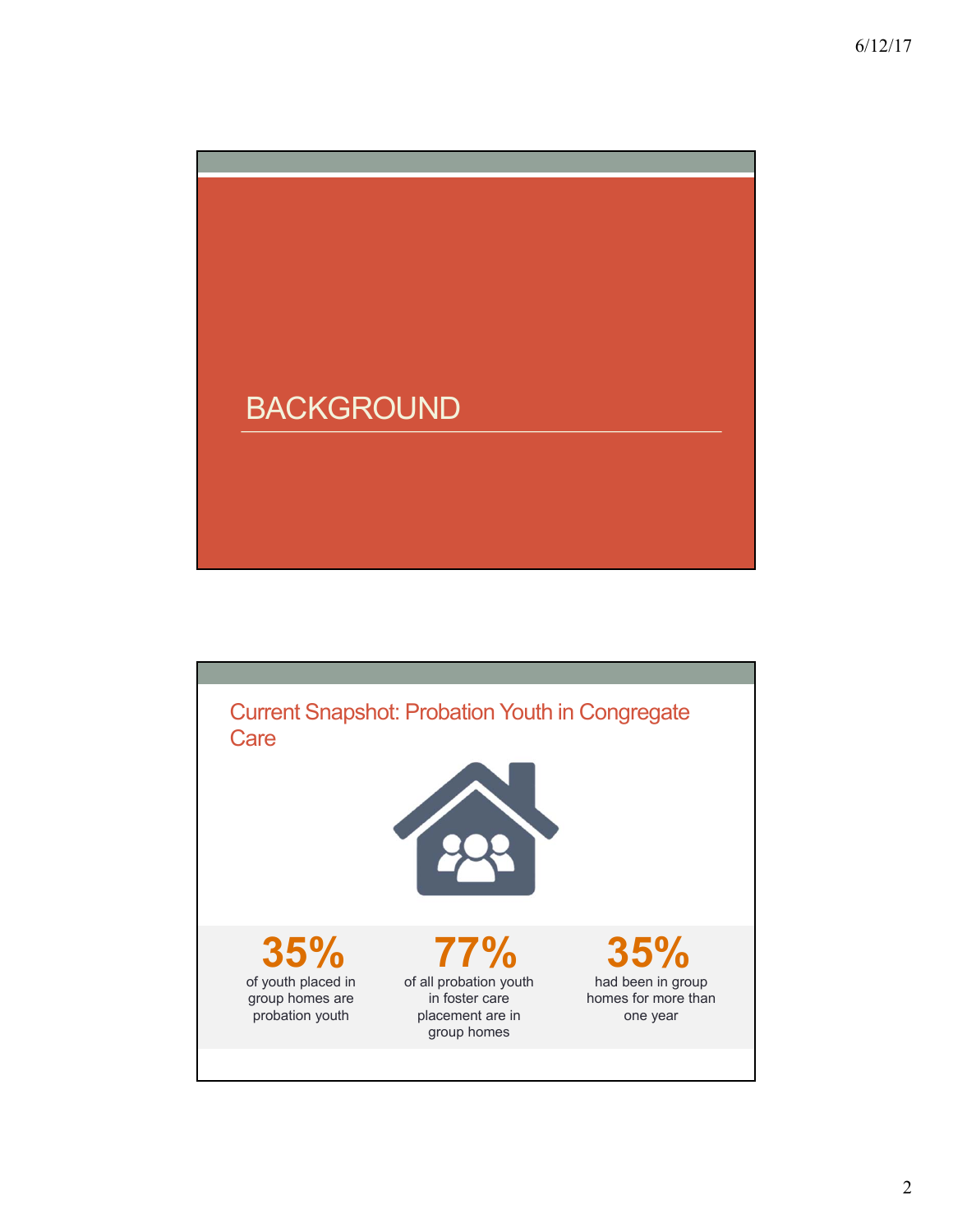

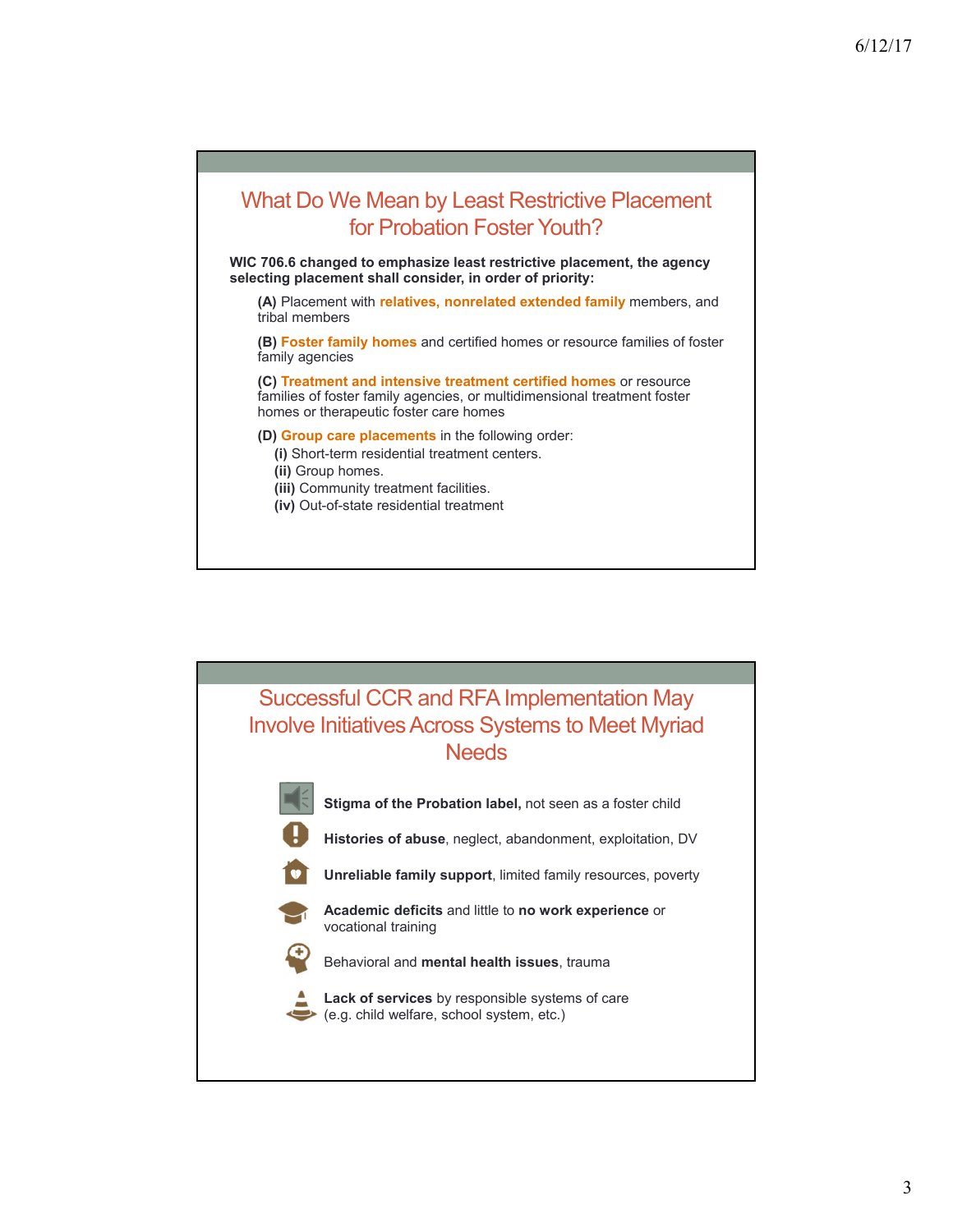# BEST PRACTICES: RESOURCE FAMILY IMPLEMENTATION

## County Spotlight: FFA Pilot Projects

- Probation Departments working collaboratively with providers to build less restrictive placements for 602 foster youth
	- FFA Pilots
		- Focusing recruitment and licensing on relatives and NREFMs

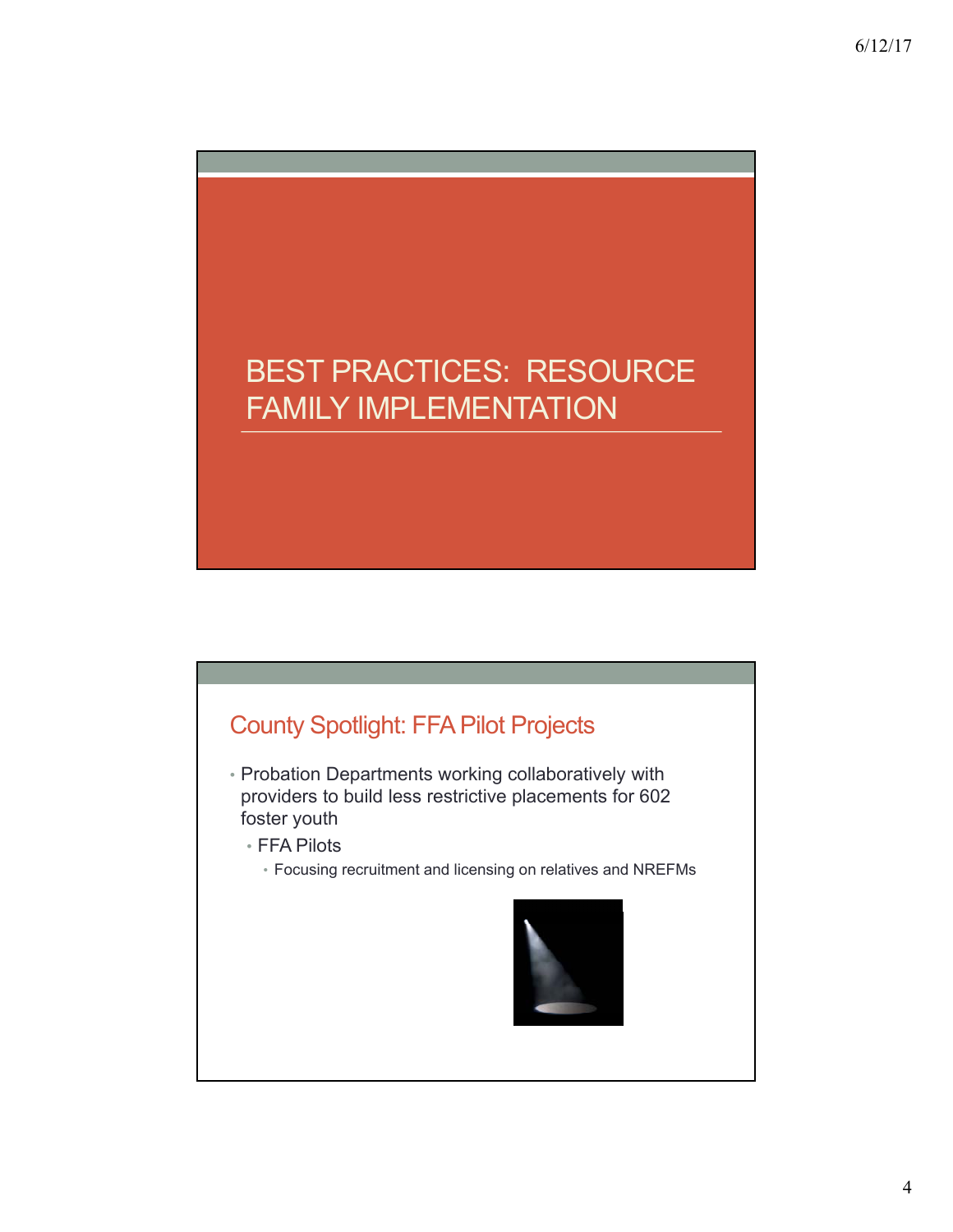

# **Spotlight – FFA Roles**

#### **What we have heard that has worked or could work -**

- Psychosocial assessments
	- May include an emphasis on cultural appropriateness or specific supports for kin.
- Additional supports for youth in FFA placements.
- Additional supports for youth in non-FFA placements.
- Family finding.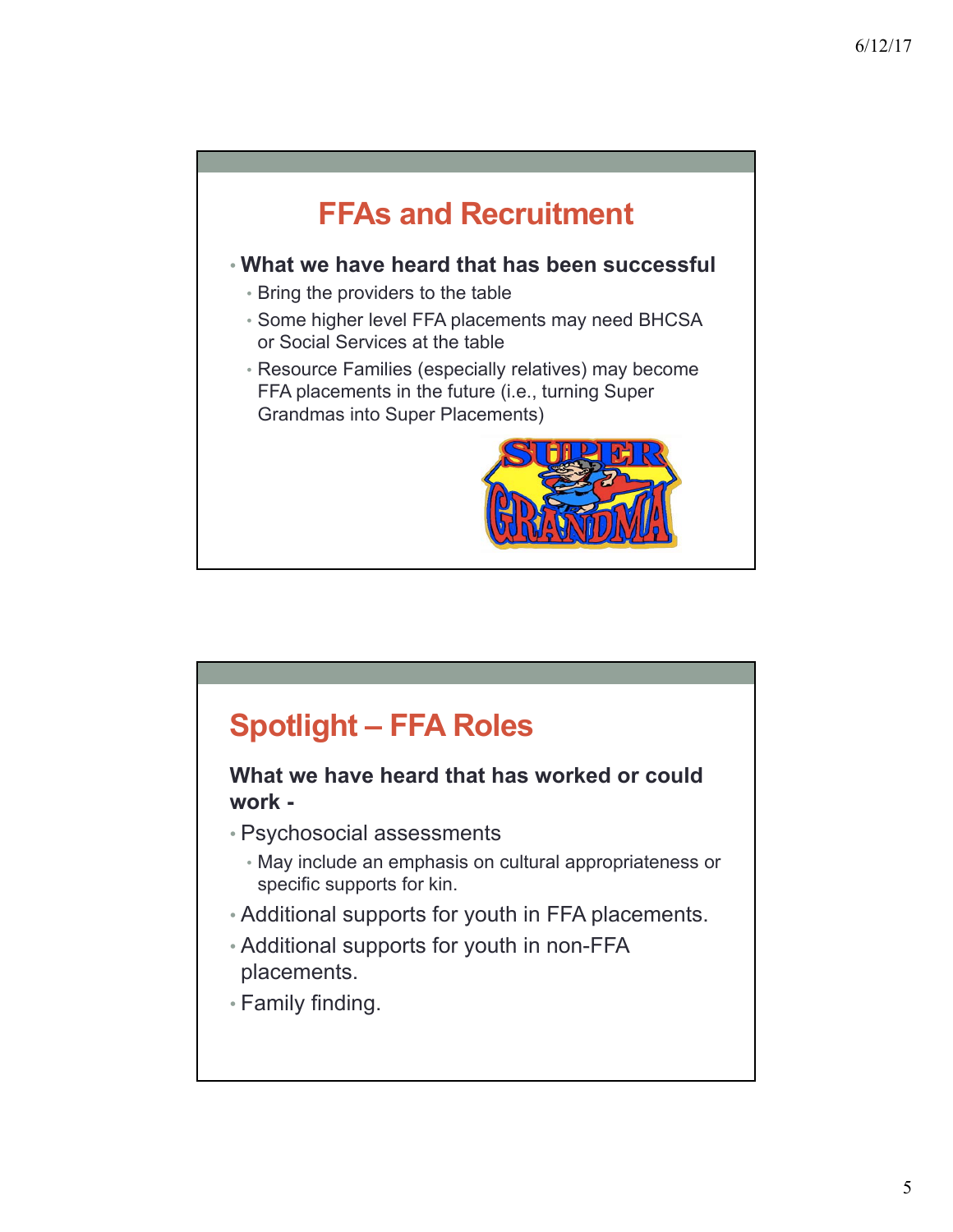

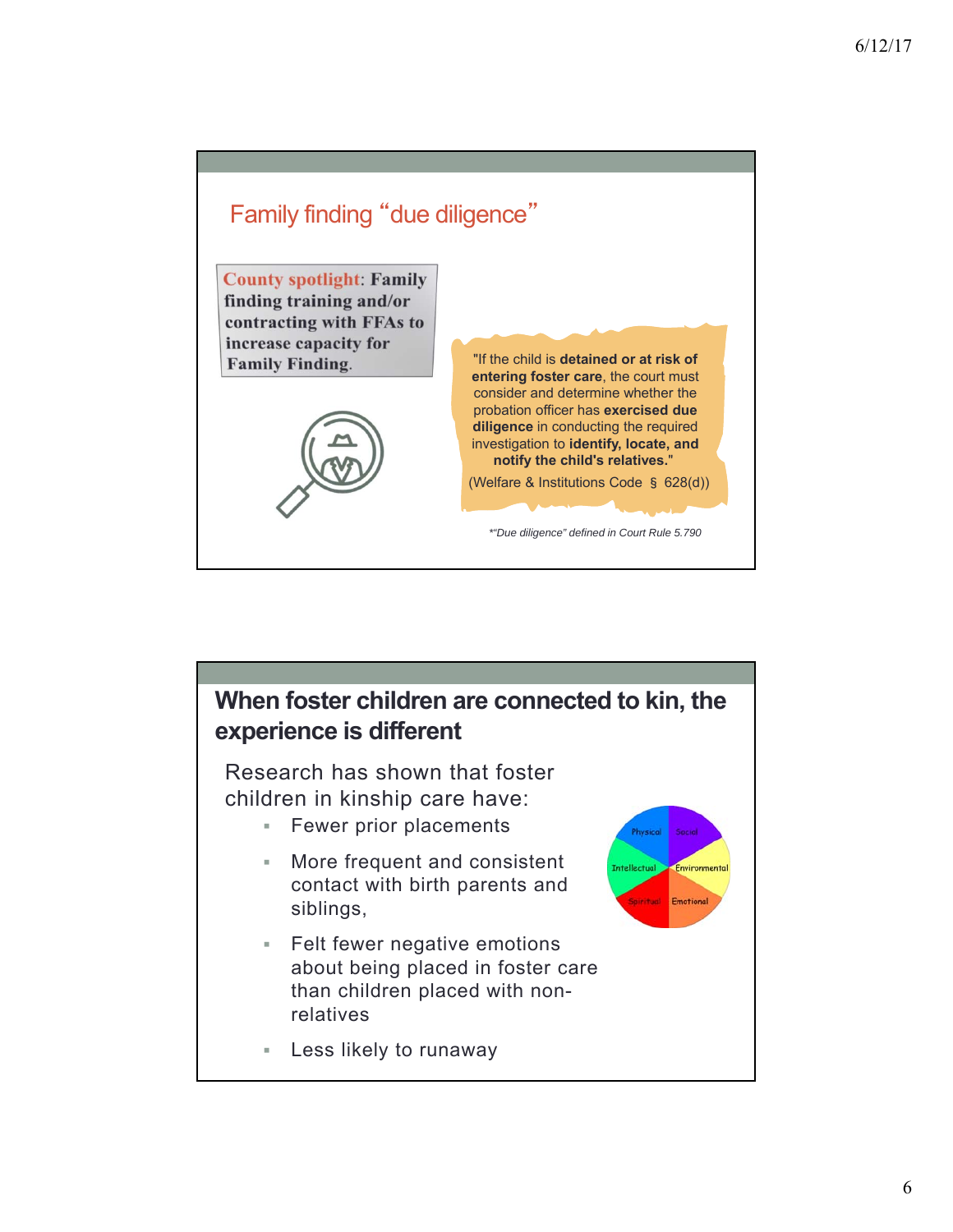

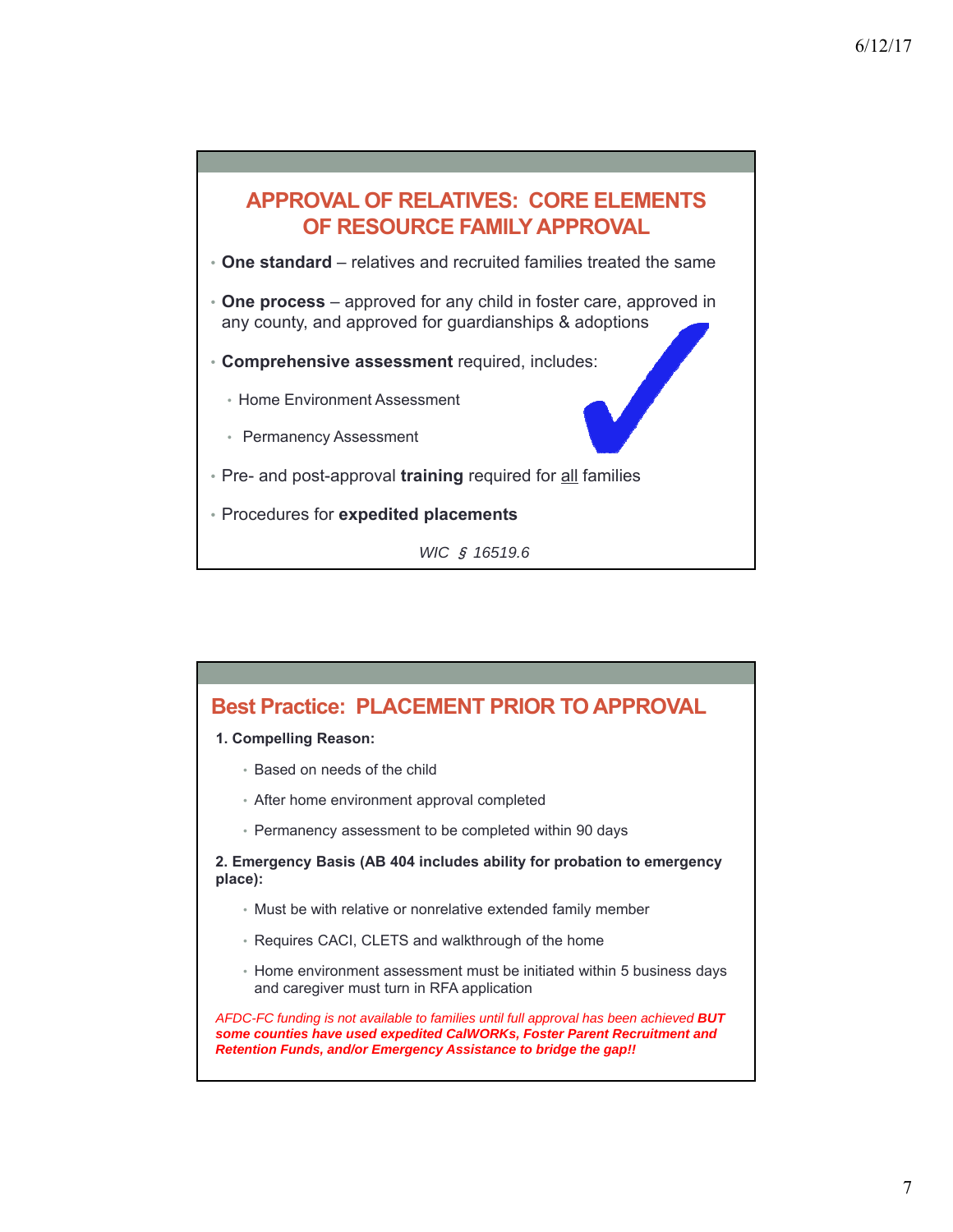## **Working with Kin and RFA May Be Different**

| <b>Kinship Care</b>                                                        | <b>Traditional Foster Care</b>                                                  |
|----------------------------------------------------------------------------|---------------------------------------------------------------------------------|
| Unplanned, immediate/crisis-oriented                                       | Planned decision to become foster caregiver                                     |
| Changes existing relationships/family roles                                | <b>Builds new relationships</b>                                                 |
| Hopes and expectations for reunification                                   | May hope to adopt                                                               |
| Knowledge of family dynamics                                               | Limited knowledge of a family                                                   |
| Mixed feeling about role change                                            | Excitement of a new role of parent                                              |
| Mixed feelings about loss of parent to child                               | Celebration of new family                                                       |
| Limited preparation                                                        | Prepared and supports in place                                                  |
| Unanticipated requirements to become<br>approved for placement             | Anticipated requirements to become approved<br>foster parent                    |
| Guilt over the issues of birth parents                                     | No guilt over issues of birth parents                                           |
| Feelings of betraying birth parents                                        | Displaying loyalty to the child                                                 |
| Feel entitled to be in "driver's seat" -<br>distrusting of system          | Emotional entitlement is more gradual; legal<br>entitlement only after adoption |
| Hesitation to legalize – doesn't indicate a<br>lack of commitment to child | Low motivation to legalize triggers concerns<br>about commitment to child       |
|                                                                            |                                                                                 |



- Step by step instructions for families navigating RFA
- Vetted with relative caregivers
- Available online at www.stepupforkin.org/RFAtoolkit

# **Resource Family<br>Approval Guide**



A project of The Step Up Coalition<br>stepupforkin.org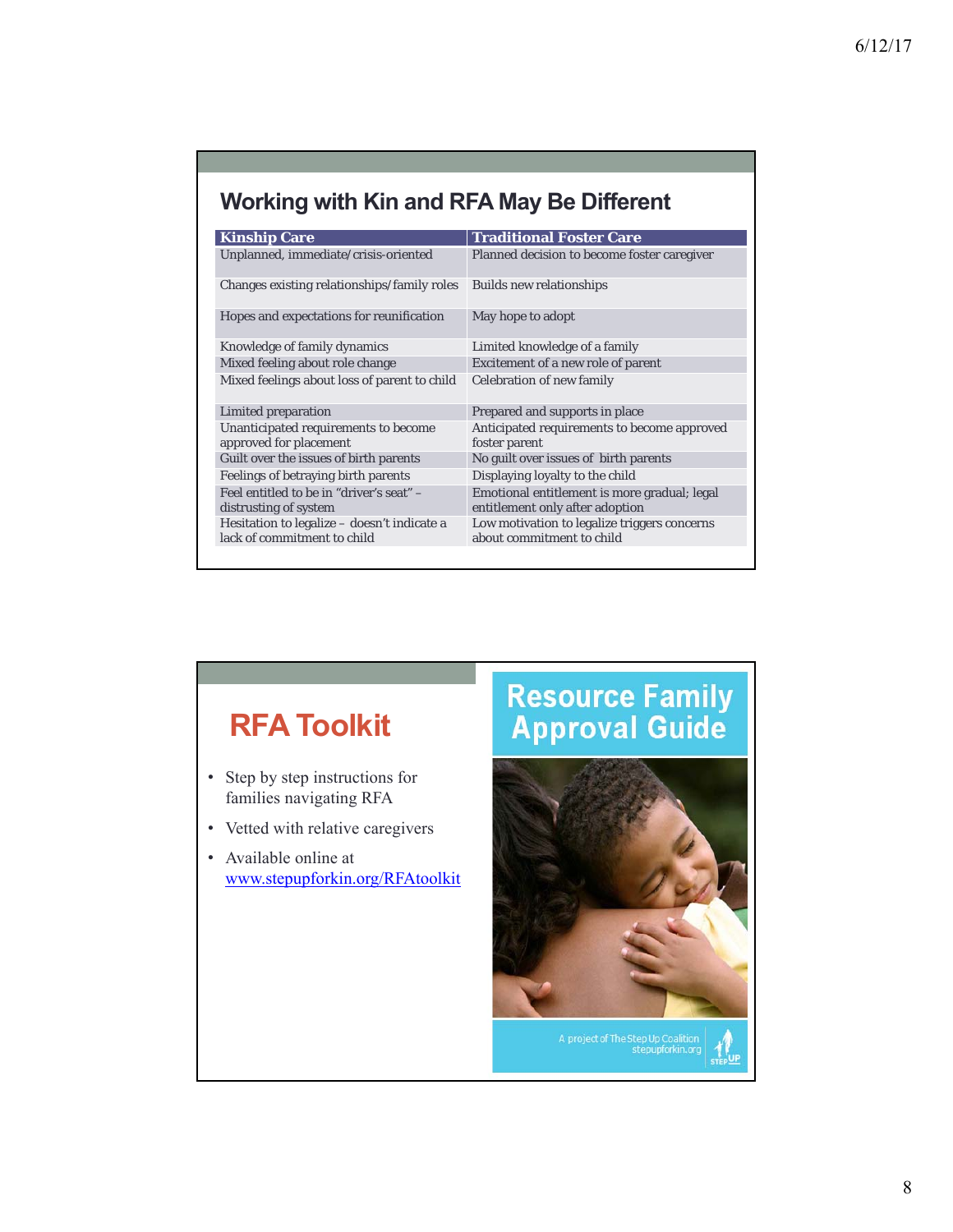## BEST PRACTICE: SUPPORTING YOUTH IN FAMILY SETTINGS

#### Supporting and Stabilizing Youth on Probation: Foster Care

| <b>Funding</b>    | • AFDC-FC is more than twice CalWORKs at minimum<br>• Specialized rates for youth with disabilities and parenting youth                              |
|-------------------|------------------------------------------------------------------------------------------------------------------------------------------------------|
| <b>Healthcare</b> | • Full-scope Medi-Cal until 26<br>• Community-based MH care                                                                                          |
| <b>Housing</b>    | • Subsidized placement options that extend to age 24 or 25                                                                                           |
| <b>Permanency</b> | • Connecting to a caring adult incl. reunification with parent<br>• Subsidized permanency and reentry option if caregiver stops<br>providing support |
|                   |                                                                                                                                                      |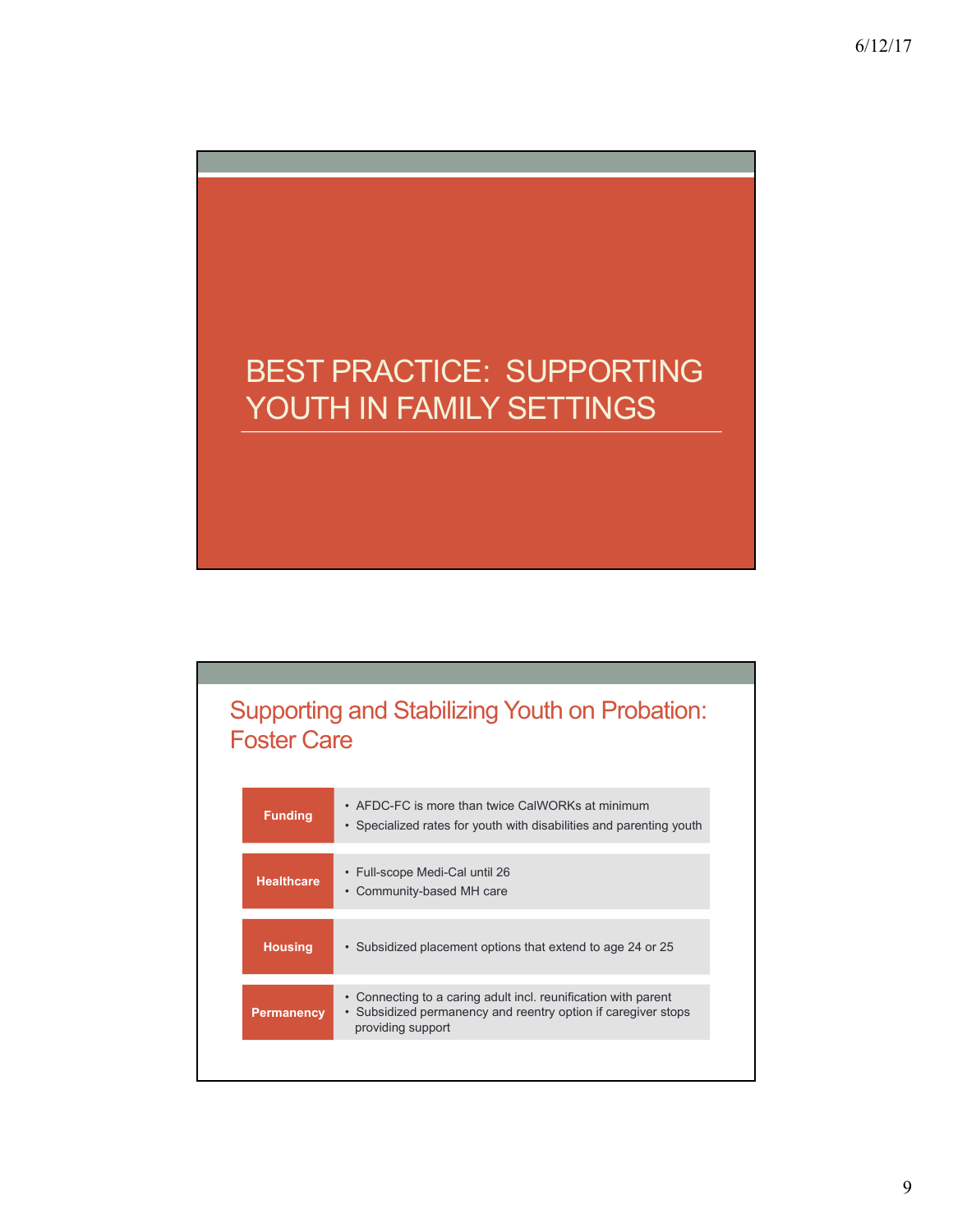

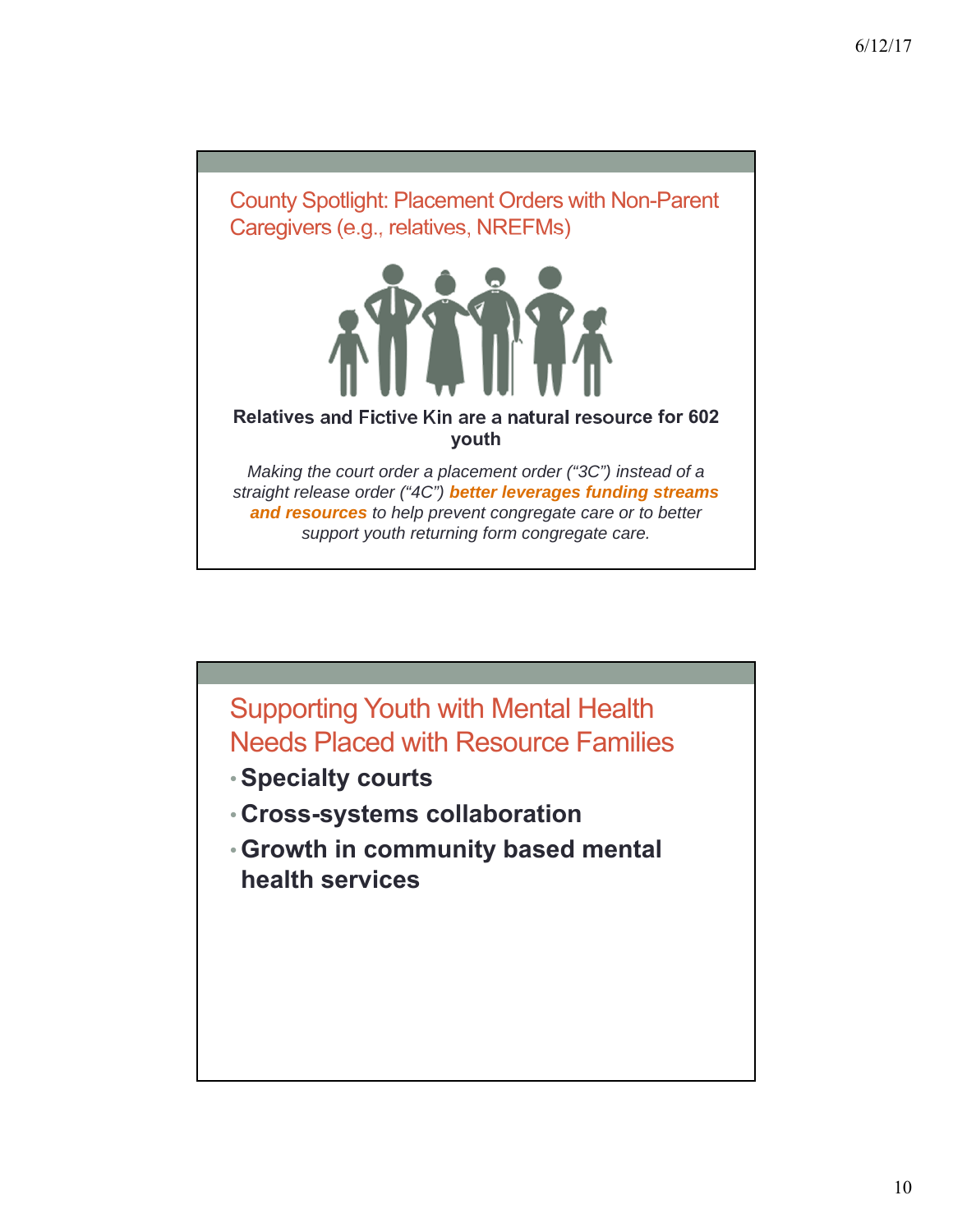

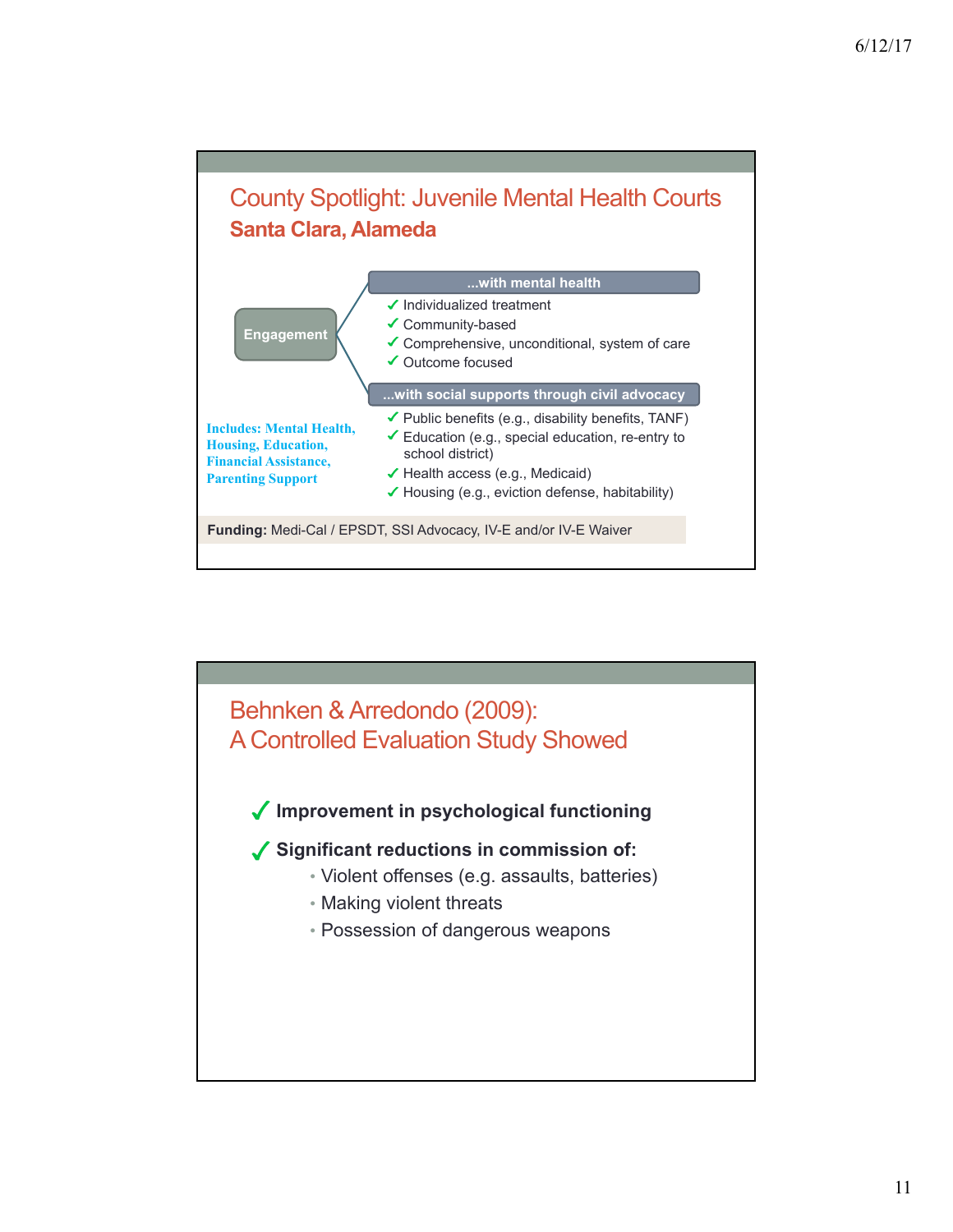

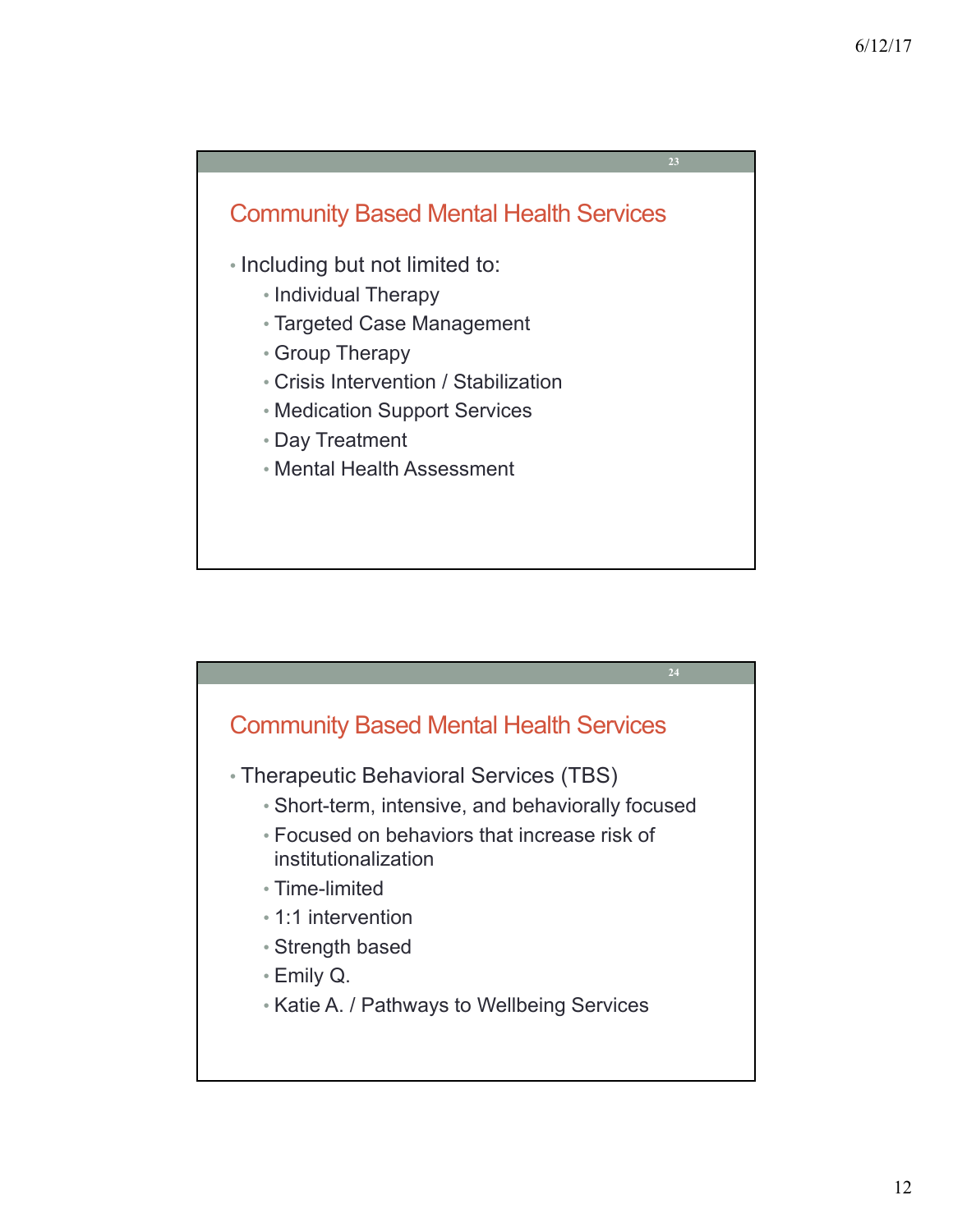#### County Spotlight: Growth in Community Based Mental Health Services (Alameda County)

**Includes: Mental Health, Partnership with BHCSA**



#### **Description:**

Expansion of availability of community based mental health services including TBS, MST, and ICM contracts and school based supports specific to probation youth through close partnership with BCHSA and school districts

**Funding:** Medicaid / EPSDT / Violence Prevention Funding

#### **Permanency**

- Exiting foster care to adoption or legal guardianship comes with benefits.
	- Non-relative legal guardians may receive AFDC-FC.
	- Kinship Guardianship Assistance Payment Program (Kin-GAP) is available to relative legal guardianships established by the juvenile court.
	- Adoption Assistance Payments (AAP) are available to relatives or nonrelatives who adopt children with "special needs" (broadly defined to include all youth adopted out of foster care)
	- Benefits last until age 18. If payments were received after the youth turned 16 or the youth has a disability, then benefits last until age 21.
	- Benefits continue if the family moves to another state.
	- Medi-Cal eligible.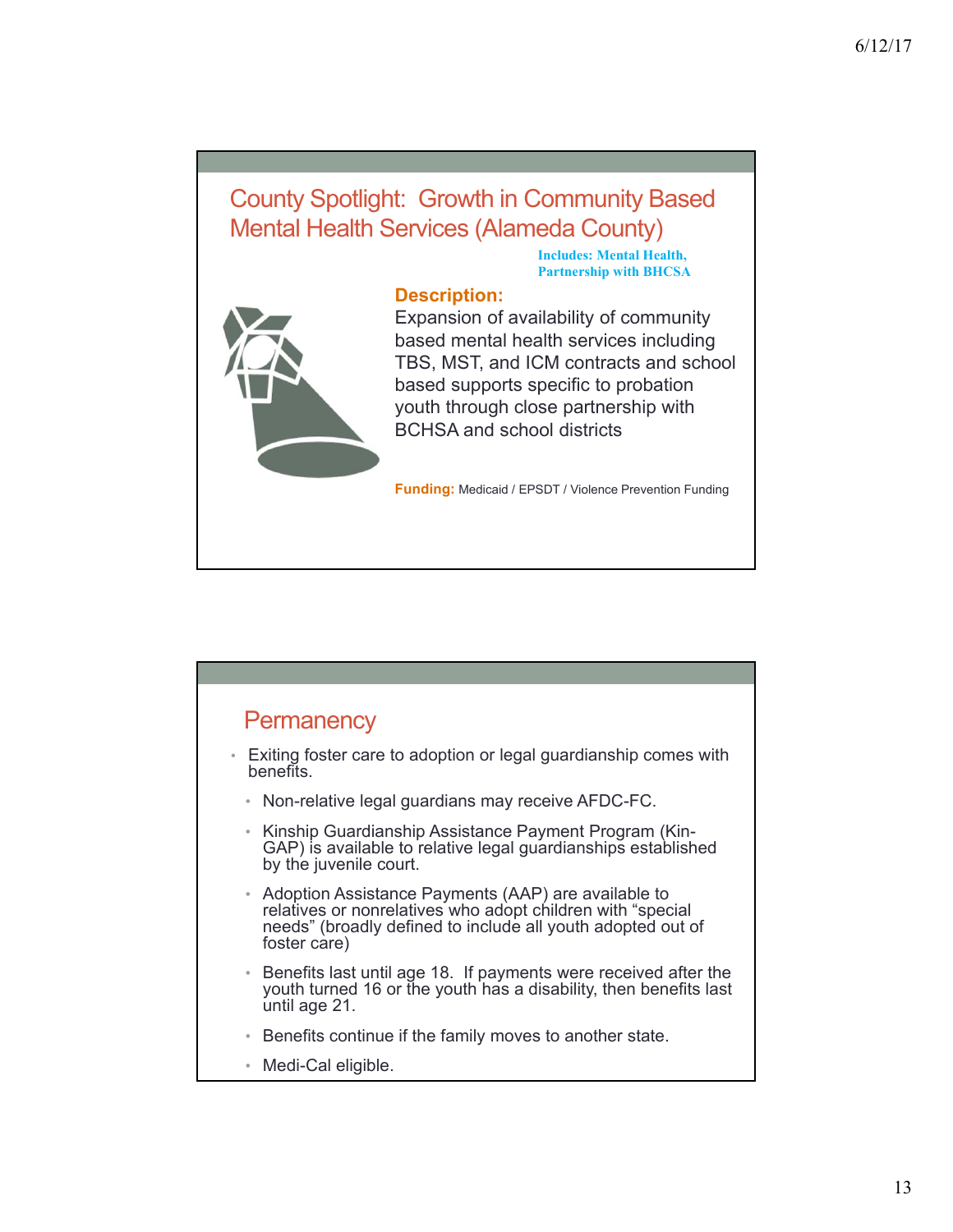#### County Spotlight: Los Angeles County Probation Permanency Collaborative



- Goal: Robust case planning and permanency planning for probation foster youth that includes family finding.
- Specialized training for probation officers working with probation foster youth.
- Collaborative meets monthly and includes representatives from probation, county counsel, and community-based organizations.
- Has completed 5 delinquency court adoptions and several delinquency court guardianships.
- Funding: CWSOIP (permanency services and family finding); FPRRS (recruitment and retention of resource families; IV-E waiver (AFDC-FC, Kin-GAP, and/or AAP payments for families, plus training and administrative costs).
- Become strong partner with family through and after RFA process.

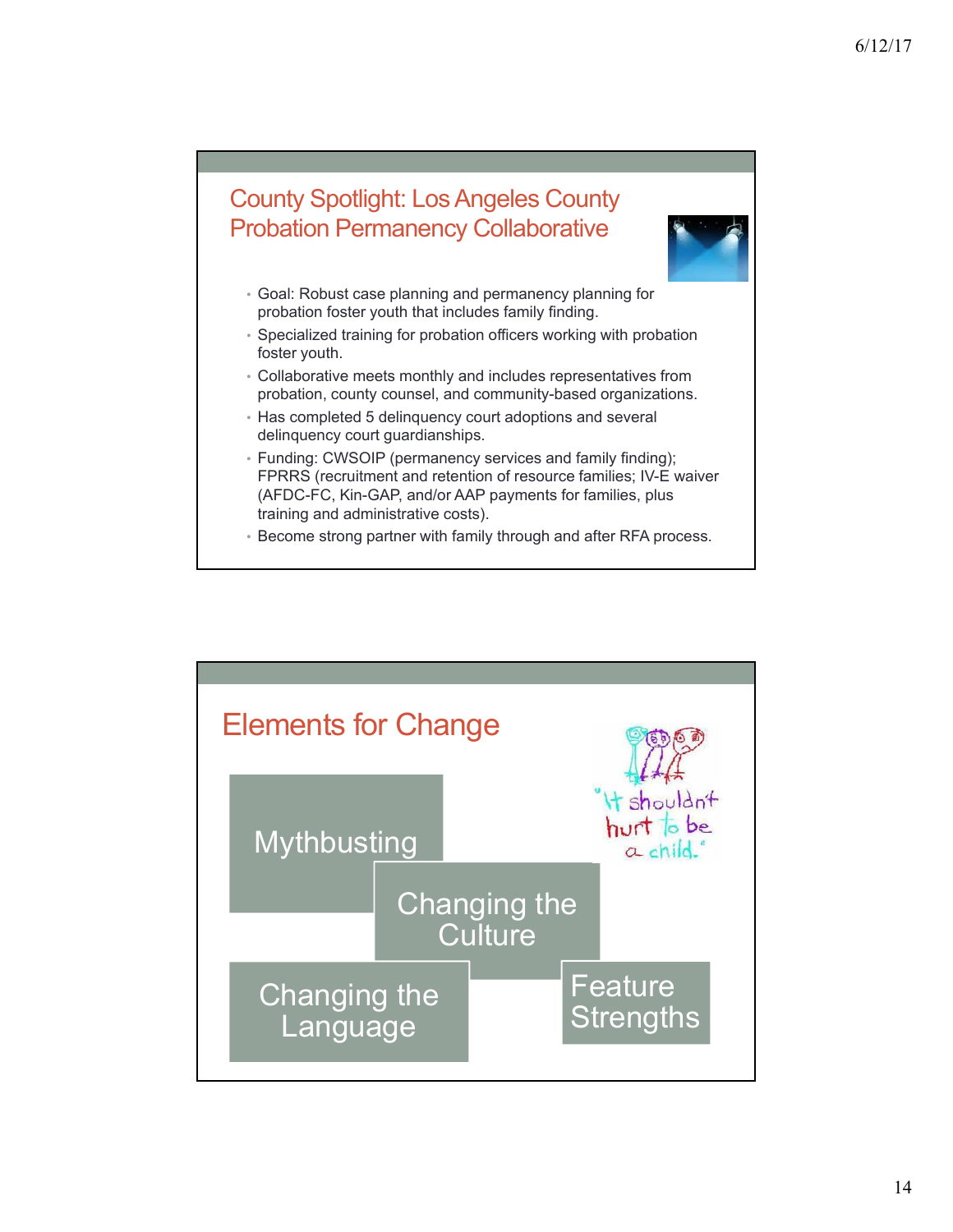

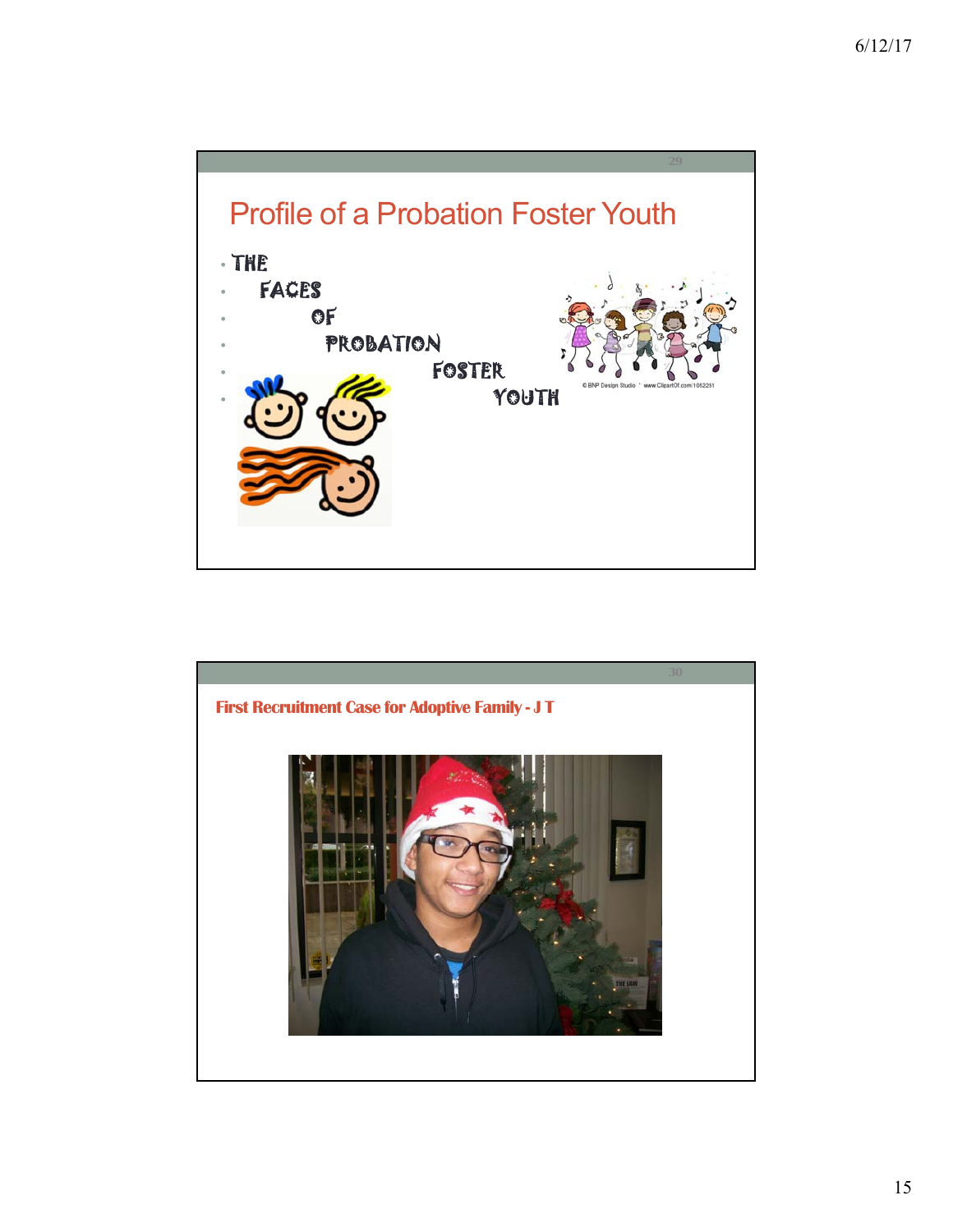

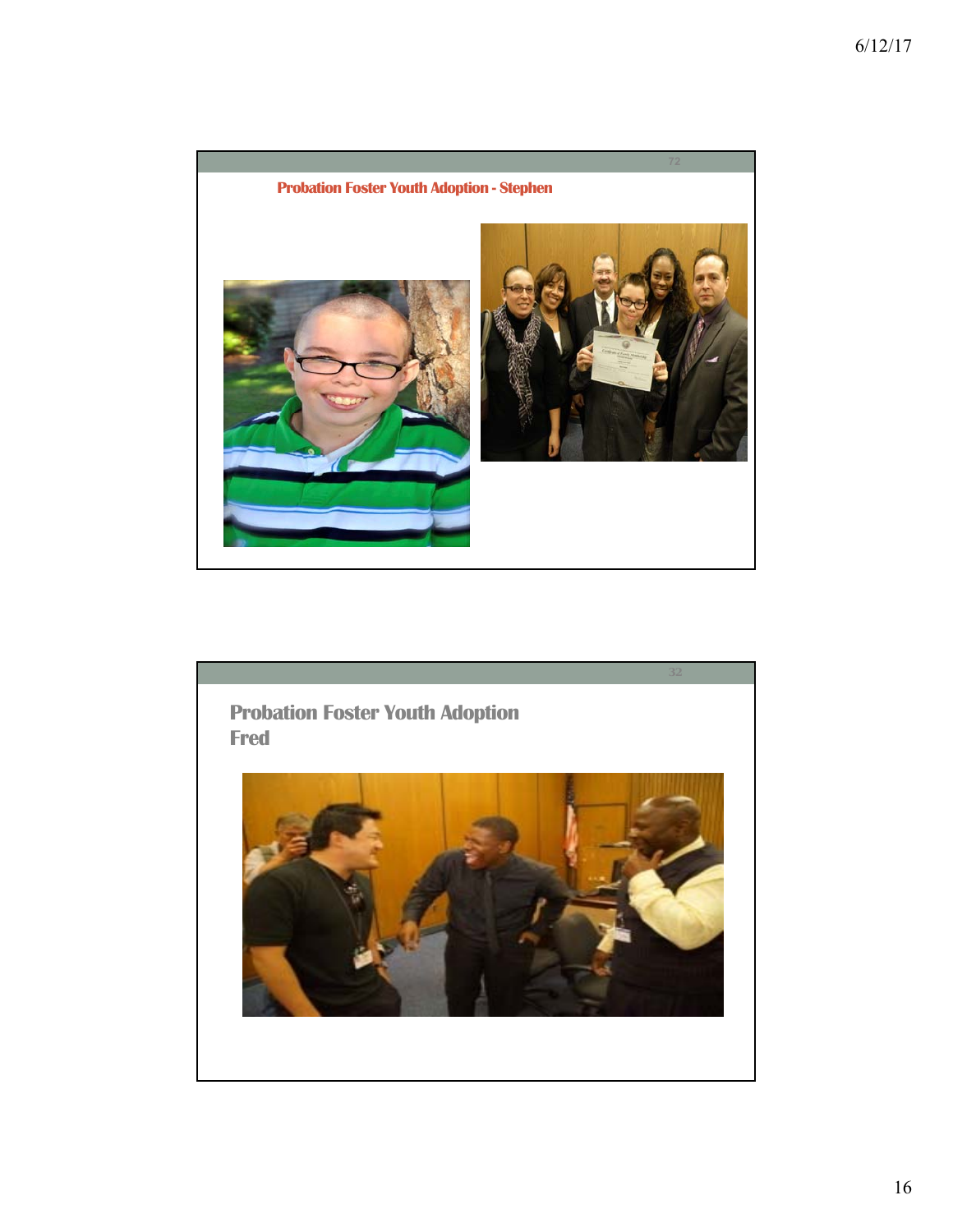

## *Probation recruitment strategies:*

*Employee Recruitment*

*Resource Family Approval Process*

*Media Recruitment –Commercials, Child-Specific Testimonials, Media Campaign*